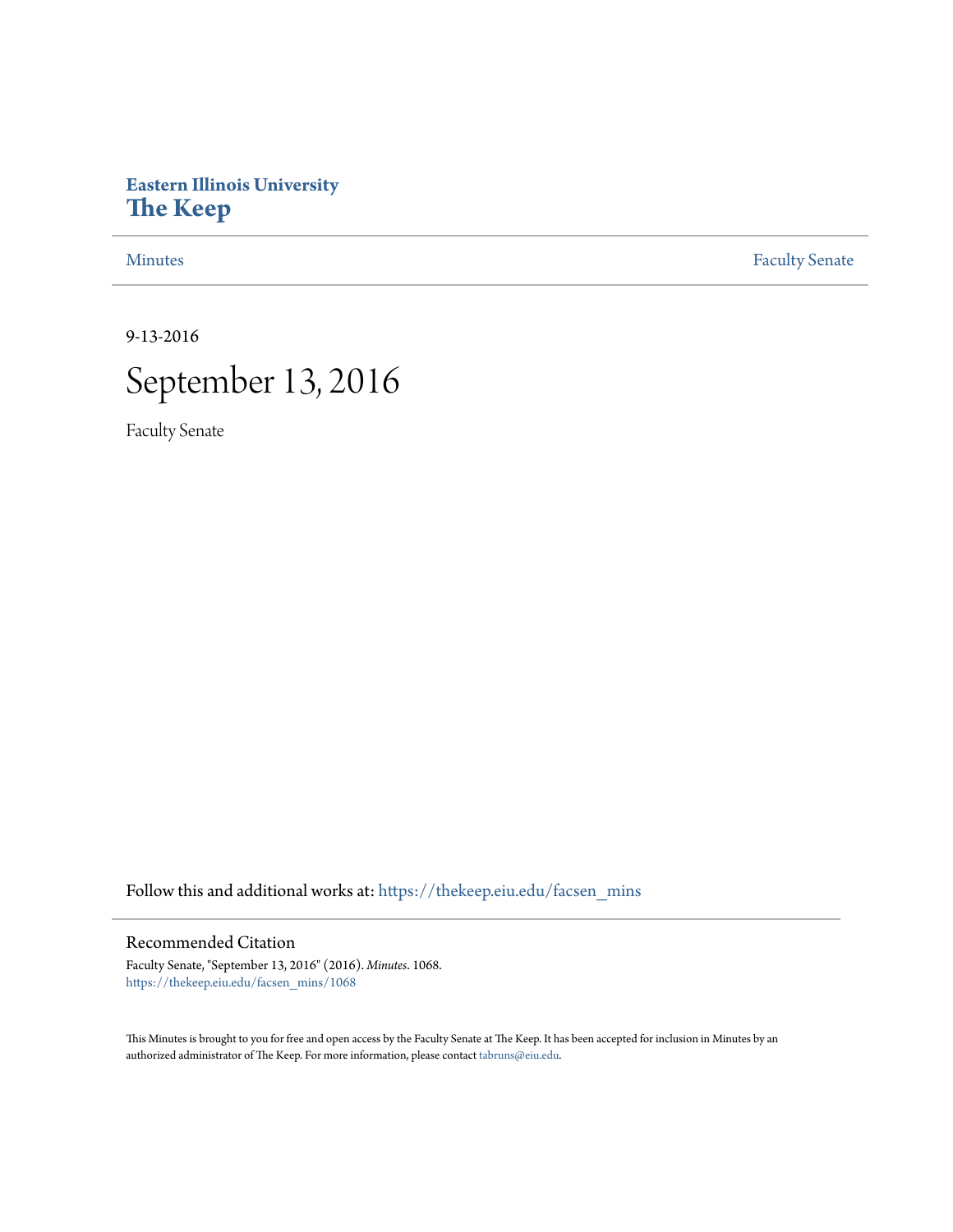EIU Faculty Senate Session Agenda Added "Vitalization Project" Discussion September 13th, 2016, 2:00 – 3:50 PM Booth Library Conference Room 4440

## I. Attendance and Welcome 2:00 PM

- Welcome – Chair Robertson

- Senators in Attendance = T. Abebe, T. Bruns, E. Corrigan, S. Eckert, S. Gosse, N. Hugo, B. Hung, J. Oliver, J. Robertson, A. Rosenstein, G. Sterling, J. Stowell, J. Waller, C. Wharram, B. Young - Guests in Attendance = J. Blitz (Chem), B. Lord (AA), S. Musbaum (DEN)

- II. Approval of Minutes from September 6<sup>th</sup>, 2016 2:00-2:05 PM
	- Motion to Approve = Sterling
	- Discussion? = none
	- Motion Seconded = Eckert

- In favor = Abebe, Bruns, Eckert, Gosse, Hugo, Oliver, Robertson, Rosenstein, Sterling, Stowell, Wharram Young

- Opposed = none
- Abstentions = Corrigan, Hung, Waller
- III. Committee Reports
	- 1. Executive Committee 2:05-2:15 PM
		- a. Update from Friday September 9th CUPB Meeting:
			- Robertson Senator Stowell and I reviewed the Faculty Senate resolution for CUPB consideration, and summarized previous discussions related to the resolution. Jack Cruikshank made a motion to reconstitute CUPB to potentially reduce the # of members. I seconded that motion. Since then we have had conversations about a proposal that will be made to CUPB for discussion related to the motion. Final decisions need to be made regarding reducing representatives to reduce the overall size of CUPB (29 members) – much larger than the research-recommended number of no more than 12 for committee/group size. A proposal will be made to CUPB for their discussion/consideration. We will do our part to move that proposal forward. Jack Cruikshank has specific ideas about this as well. The CUPB executive committee has come up with a list of proposed bylaw changes. They were attached to the Aug 22 faculty senate meeting docs. They have been given to the full CUPB for consideration.
		- b. Elections Committee Stowell we received the name of a volunteer (Julie Dietz) to serve on CGS for one semester. No other volunteer names were received. \* Motion – Abebe, 2nd (Wharram) – No further discussion – Unanimously approval Nominations Committee – Rosenstein - no further changes needed. Robertson – you (Rosenstein) and I need to clear up Enrollment Management committee membership with Billie Rawlings to finalize the committee. She has a different list of members than we do.
		- c. All other committee reports will be suspended until the September  $20<sup>th</sup>$  Faculty Senate session.
- IV. Full Senate returns to 4440 2:15 PM-
	- 1. Discussion of President's Sep. 7<sup>th</sup> address and "Vitalization Project"
		- Nominations for faculty to be involved in the workgroups will go directly to the president. The process is highlighted on the project's website - <https://www.eiu.edu/vitalizeproject/> . Nominations can be submitted straight to the president. He did not go into great detail about specific components of the project, but he did provide clarity on a few points = VPs will not be on individual workgroups. The CUPB executive committee will oversee individual work groups, including #1 student services, #2 technology, #3 enrollment management, #4 EIU athletics, #5 Facilities, #6 Marketing and University Branding, #7 Academic Programs – of particular concern to this group. Academic and visioning workgroups also involved – with slightly different tasks. In short, the president's goal is to work on our faculty-student ratio (\*where it is now compared to where he would like it to be  $-16:1$  by FA 2018). He also wants to see an increase in staff-student ratio. Preferably improved through growing the student body rather than staff cuts. This is the thrust of his vitalization project - grow the student body. In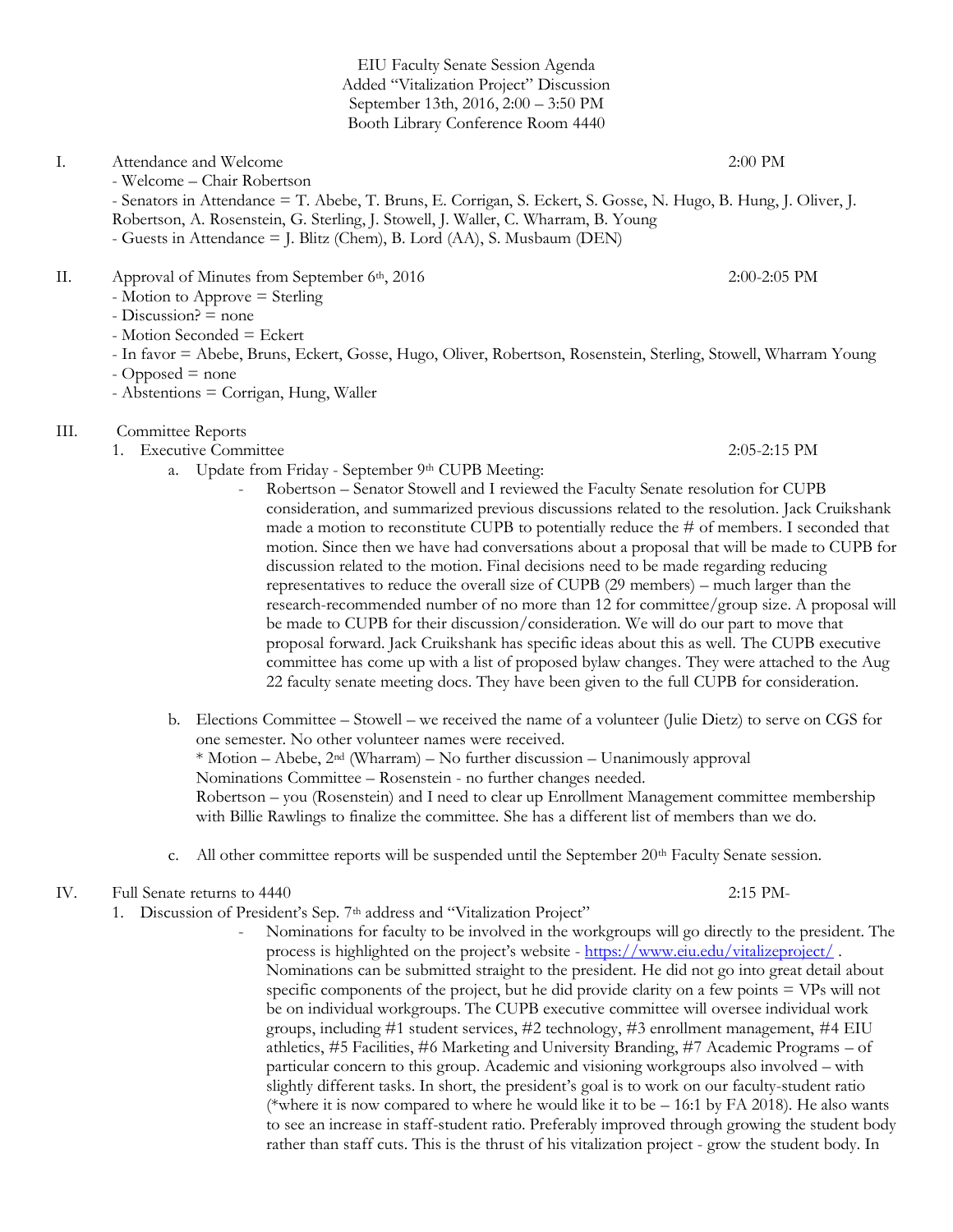his opinion, we cannot depend on Springfield long-term for reliable funding, we must increase our own financial independency.

- Robertson I want to spread the word about the importance on serving on these work groups to faculty colleagues. First I want to clarify a few quotes that I made on the project that were printed in the DEN. We need to make sure that the 'right voices' serve on the work groups. Depending on the actions of the work groups, this process could reshape our university. I genuinely feel that the president has good intentions for the university with this process. Realistically, some changes are probably needed on how we conduct our business as a university. Let's have a conversation about your initial impression/thoughts of the project.
- B. Young I like the term 'vital' it has philosophical meaning it is what we (as a university) are all about – the mission of the Senate is to support the central mission of the university – to educate the students – it behooves us to come to our own consensus on what 'educating students' means and to clearly articulate the meaning to the work groups of the 'vitalizing' project. Our university has been challenged by an abrupt and brutal financial period. Maybe our philosophy colleagues can assist us with how we 'frame' and 'position' our argument around educating students and how that must include the core disciplines here on campus.
- Rosenstein  $-$  it's interesting that Pres Glassman is working to revitalize the university but not with Faculty Senate at the forefront. He has aligned with CUPB initially, not Faculty Senate. Reviewing the timeline, Pres Glassman is asking for recommendations in a variety of areas, with financial variables at the heart of each. Adds more comments about the process. These plans clearly focus on financial variables – enrollment and tuition revenue. This looks and sounds like a 'pruning' process rather than 'vitalization'.
- Hung part of the reason for this may be how the project is structured  $-1/7<sup>th</sup>$  of the project is focused on academic programming,  $6/7<sup>th</sup>$  is not. 1 to 7 focuses on dollars – cost/benefits of academic programming. 8 & 9 focus on a broad-based academic vision of programming future. Not clear how the two sides (business and education) are meshing together. Not seeing much articulation on how the two sides will blend together
- Gosse the difficulty is determining a break-even point to support programs. The number (break-even point) is somewhere in this process.
- Rosenstein President has retained control over populating the committees. Very excited to see the initial structure, but then began to understand the implications.
- Gosse question on working group makeup
- Robertson comments on not serving on the CUPB executive committee this academic year. I think it would be appropriate to recommend who serves on the working groups to the President.
- Waller concern at least five of the committees will be identifying cuts. The president will get five separate reports with cuts suggestions, but with limited advising to each other. Maybe an order of recommended cuts would be helpful, synthesized into a single final report.
- Hung this process might fall under the 'liaison committee'?
- Waller guidance on a starting point would be helpful
- Bruns transparency is critical to whether or not this process will be successful. I am concerned about the vagueness of how workgroups will be populated. Outsourcing is mentioned – almost always results in lower quality for more cost. Concerned about the fact that outsourcing is being considered. Faculty/student and student/staff ratios are also a focus. What about administrator/student ratios? That is a concern as well.
- Abebe I have a little different view. Please don't consider this negligent policy advocacy. The president has chosen how to organize this process. He has chosen CUPB executive committee to partner with. However, this is the same organization that we feel has been ineffective. That is key to me. Second - our constitution stipulates that our most significant concerns are focused on curricula issues. Our focus should be on whether the president follows the constitution closely, and making sure that eventually (since we are an ombudsman) we can make public statements at the end of the process. In the meantime, we can encourage participation but I would recommend that faculty senate does not directly participate in this process. I don't recommend the process, and we may have to make public statements at the end of the process.
- Hung please elaborate the last point more clearly. I am hearing you say that if we participate, it may create complications if we need to make public statements at the end of the process.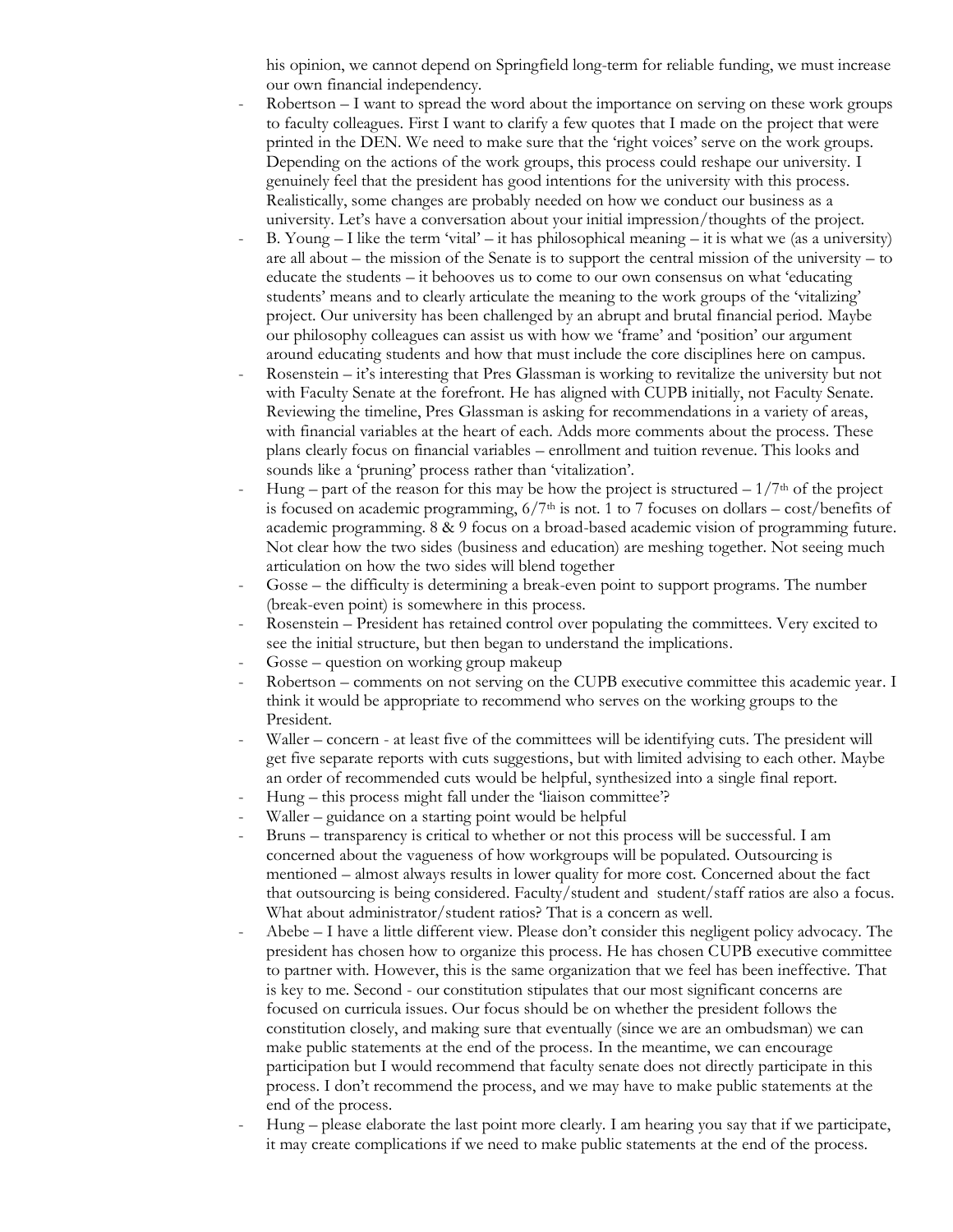- Abebe  $-$  precisely we should avoid participating directly  $-$  if we do, our actions in the process may contradict our statements at the end of the process. Someone is going to get harmed by this process. What I am suggestion may not be a good strategy, but we may want to consider it.
- Abebe 75% of the president's speech is about marketing the institution. I still did not pull out a vision from his speech. In the absence of a vision from him (maybe an agenda with political implications). I'm not sure I wish to participate in the process. Maybe a radical position to take?
- Abebe  $-$  if all else fails, I don't think we should go along with the notion that programs should 'go on watch' – the moment we do this the program gets killed. No student will sign up. This process usually leads to decreased enrollment and reduces student confidence in academic programs if they realize the program is being reviewed.
- Wharram I am concerned about this 'flow chart' based process. Concerned with 'watch lists', 'outsourcing', etc. It feels like the emphasis is on 'elimination', which will circumvent innovative thinking and proactive action on the part of faculty and staff. The stress seems to focus on the 'elimination' rather than 'innovation'.
- Waller agreed the reason we are doing this is that we do have to cut back. That's the only plausible interpretation of this initiate.
- Rosenstein a bit of a mixed message. It echoes what Rep Phillips mentioned last year, which was not completely accurate ('nothing innovative happening at EIU'). There were new programs being developed and innovations happening at EIU. And now we are going to turn around and cut other programs? Lots of mixed messaging.
- Sterling I took part in the program analysis process a few years ago. That process failed to achieve the goals of the initiative. Three reasons why it failed – and they have already been brought up here today about the new process. One reason is that some people went into the process with a goal to protect their area from cuts. That produced different, inconsistent visions of the university within the various subcommittees. When the process was completed, there was no coordination to prioritize and apply recommendations. No prioritizing - nothing. Suppose that the 'students-services' sub-committee sees their job as to protect this area from cuts, while a different subcommittee seriously looks for opportunities that could be eliminated. Recommendations are submitted by both subcommittees but from different approaches to the task. I don't see any guarantee that subcommittees of this project will approach their task in a consistent manner, with no consistent guarantee of the coordination and prioritization of input from the various subcommittees. This critical step may be left up to the President, who would have been provided with reports derived from inconsistent approaches from different committees. When it is all said and done, there is no guarantee that input will have been consistently coordinated, collected, and prioritized.
- $Hugo is it possible to request further information about how the working groups will be$ populated? – for example - the nomination process for the working groups? Based on expertise? Based on experience? Concerns about bias and how participant selection.
- Rosenstein when CUPB conducted program analysis, how many members on each group/subcommittee?
- Sterling 8-10 per group
- Bruns in order for this process to work, we must be partners in the process. If we start to feel like there is an end result already intended, and this is just going through the motions, this could become destructive.
- Hung paradoxically, the problem with the suggested committee/working group population process is that it still may be the best way to combat 'turf protection'. The President has the power to populate each committee. However, the power can swing the other direction. I think there is great potential in the process, but also pitfalls. I feel like we need to at least 'wait and see' after sharing these concerns about potential pitfalls with President Glassman, before the committees are populated. So when the nominations and working groups are announced, and any problems do arise, we can at least say that 'we did advise you'.
- Hung Another point is that I do like the committee size of each working group (4-7 people). I think the inclusion of students on many of the working groups is commendable. Because of the small numbers, it will be difficult for equal rep on each working group, which could be both positive and negative. Note - I don't see a restriction on each working group to solicit feedback/ideas from the campus community. Becoming a channel rather than a 'lone voice' bringing opinion of the campus to each smaller committee would be important. I agree there is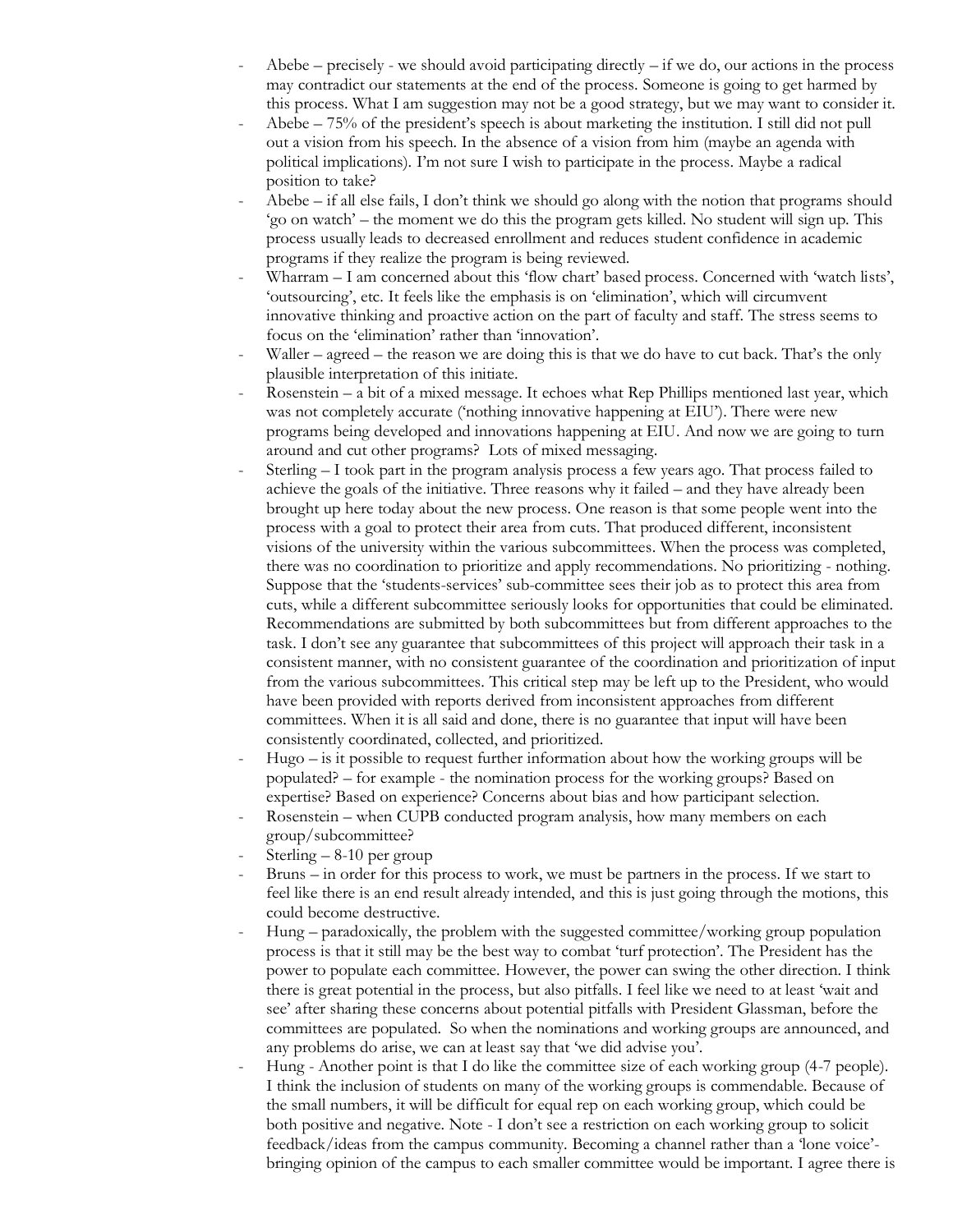a negative perception of what the process will probably point to. However, at least there is one possible outcome (1 of 4) of 'increased investment' in programs.

- Waller  $-1$  do think the legitimacy of the process, to some extent, is undermined because the President will be picking who serves on each committee. This could result in claims that the process was 'rigged' from the beginning.
- Young I think this body should go on record demanding involvement in populating workgroup #7 – the 'academic programs' working group. It should be faculty, including chairs and deans. It would be inappropriate for members outside the academic community to serve on this committee.
- Stowell remember, if nobody volunteers than you can't represent this body and/or the faculty. At the CUPB meeting, a long-time member of the committee commented that are duty has changed over the last 20 years from 'how to spend' the surplus to 'how to save' money.
- Rosenstein I would hope that the entire campus community is concerned and invested in this process. It would be difficult to imagine that we would go into this process without thinking holistically about the university and what would be best for the future of EIU. We all want to save EIU, and we want to save our jobs, but we realize that cuts need to be made, and finding creative ways to make it work.
- Abebe  $I$  don't think there is opposition to what the president is saying. What we are voicing here are concerns about the process, and the validity of claims that will likely be made. Question - should the Faculty Senate be involved in the process of nominating individuals?
- Bruns we want this process to work and that's why we will be bringing these concerns about the process to President Glassman. We want to partner with him and we want the process to work.
- Robertson regarding the nominations process, we could take different pathways. 1) we could nominate colleagues who could serve well on each of the different working groups, 2) we could agree that some of us would directly volunteer for some of the groups, 3) or we could step back completely. Active or Passive approach? What are your thoughts?
- Waller I think Fac Sen should be involved, not sitting on the sidelines. I would like the process to be cooperative rather than adversarial.
- Corrigan we are obligated to be involved. If we don't, wouldn't that send a negative PR message about Faculty Senate to the campus community-unwillingness to participate/support?
- Robertson should we serve or nominate others?
- Hung thinking about potential conflict discussed by Senator Abebe. Can we separate our role from Fac Sen and serve as a member of the faculty? If we can and we are selected, we would be representing the faculty of EIU, rather than the faculty senate. None of these seats are reserved for faculty senators. I think we can 'walk that line' and be ok.
- Bruns are we encouraging faculty to be nominated for all of the working groups? Are faculty support to be active in all of the working groups?
- Corrigan that part is unclear to me as well details requested
- Hung we need to ask for it (membership involvement) let's not assume
- Bruns interest in transparency please request a list of nominations for all committees
- Robertson we will ask the president if he would accept our suggestions on nominees for each committee
- Rosenstein however, it sounds like the president will be partnering with CUPB on populating the committees
- Hung we have a voice on CUPB, correct? Gloria Leitshuet
- Gosse do we know if the working groups will receive an optimistic/pessimistic budget? I need an operational definition of transparency. Does that mean we will have a budget?
- Hung committees will have access to relevant records and data, and can request more if needed
- Gosse we need a realistic budget in front of us will we have an optimistic or pessimistic budget available for each working group?
- Rosenstein probably no answer to this question difficult to determine what is an 'optimistic' budget – uses hypothetical of 'daughter's wedding' budget to illustrate. Differences between 'baseline' and what actual spending becomes.
- Robertson I will send faculty senate projected budget docs that were given to CUPB this past Friday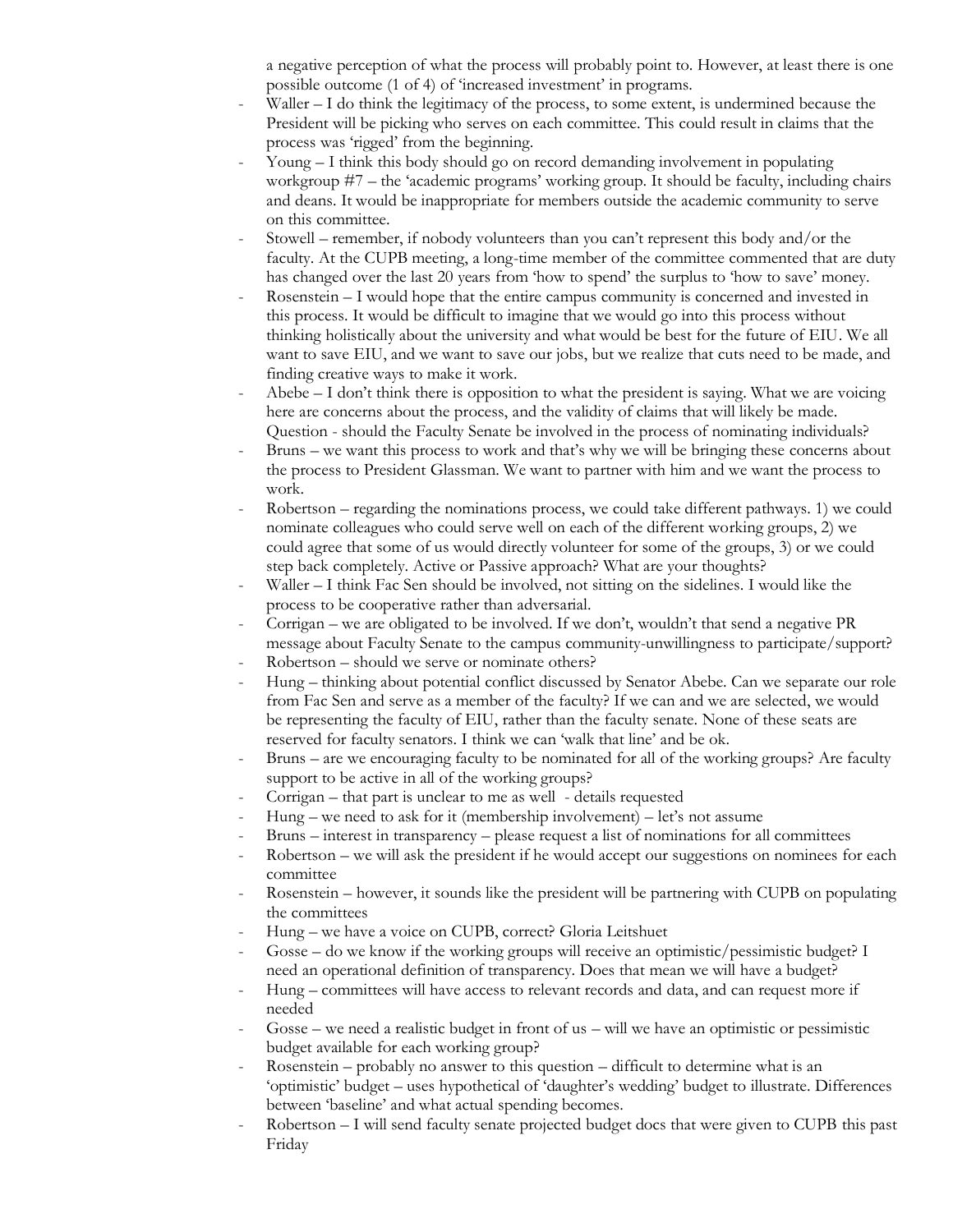- Bruns if we bring these questions to President Glassman and he is forthcoming and have transparency, our responsibility is to support him with the project – we become partners and if he is successful, it benefits us.
- Hung what is the alternative model/option for this type of challenge? we read about what is going on other campuses across higher education on other campus, faculty are usually not consulted or involved, even in the pretense of consulting the faculty. I think this is a slightly better model that provides a chance for the campus to be involved. Not the worst model.
- Young I would go further and commend the President for his energy and vigor in an attempt to come to grips with the current problem. He has come to the faculty senate and engaged the campus community while having to make difficult decisions under significant pressure in an attempt to vitalize EIU. We all have an interest in the success of the enterprise now and into the future. The president seems committed to the cause. I give him credit for this.
- Stowell it sounds like we have some items to bring to the president.
- Robertson I will summarize the main concerns mentioned today to share with the President.
- Wharram  $I$  do have concerns about the 'options' template  $-$  two of the four potential recommendations for each working group send subliminal messages about eliminating programs or cutting resources. Increasing resources will be difficult at this time. Increased enrollment will help avoid significant cuts and should be the top priority of this process. I do want to make sure that each of those groups should emphasize proactive attempts to focus on 'innovation' that will increase enrollment.
- Rosenstein the president may also want to emphasize that Charleston is a safe campus and we have not reduced our acceptance criteria. We have tried to reinforce quality in the process of admitting students while maintaining quality of programs. This is info that should be shared in a positive way. We have the 'feel' of a private, competitive institution in this state. We have good things to offer students and they need to be publicized as much as possible.
- Robertson do we agree that I will summarize the main concerns mentioned today for the president to consider, and follow-up with S. Sterling about the pitfalls of program analysis?
- Bruns what is the deadline of working group nominations? - Bruns – we have not decided on whether we should nominate, serve, or both on working
- groups. Eckert – the president includes us in his request of potential nominees, correct?
- Abebe Nominations should come through CUPB, Fac Senate, Student Sen, etc.
- Robertson perhaps we could take the roll of each of our standing committees and each of our committees could bring a recommendation to the senate next week for each working group of this process? Would this work? Just a streamlined idea.
- Young I invited colleagues in my department to serve on the working groups, and no one has followed up with me about it. Note - 57 positions are available. 30 positions in groups 1-6.
- Stowell I might suggest that we put a call out via Faculty Senate email list requesting nominations for the working groups.
- Robertson would that create confusion about the nominations process? (self-nominating)
- Robertson another path is to individually contact colleagues
- Bruns but don't you think the President is asking for Faculty Senate and CUPB for help in encouraging colleagues to self-nominate. Other comments about the nomination process.
- Hung only the working groups are subject to nominations
- Bruns for example I would nominate Grant to be on working group  $#7$
- Hung adds another example of the process that could be followed with Faculty Senate ranking and recommending from list of multiple candidates to fill positions on each working group = an endorsement from Faculty Senate
- Young do we have enough time to do that? Not sure.
- Bruns recommendation should send out a general email 'reminder' to self-nominate, and as a body we should make recommendations for each working group
- Rosenstein supports this procedural recommendation
- Stowell and are those names that we get from the president?
- Hung no, our recommendations collected next Tuesday
- Corrigan do we wait for volunteers to step forward? Or do we proactively nominate?
- Robertson we can submit recommendations to the president, suggesting we approach/contact each candidate proactively.